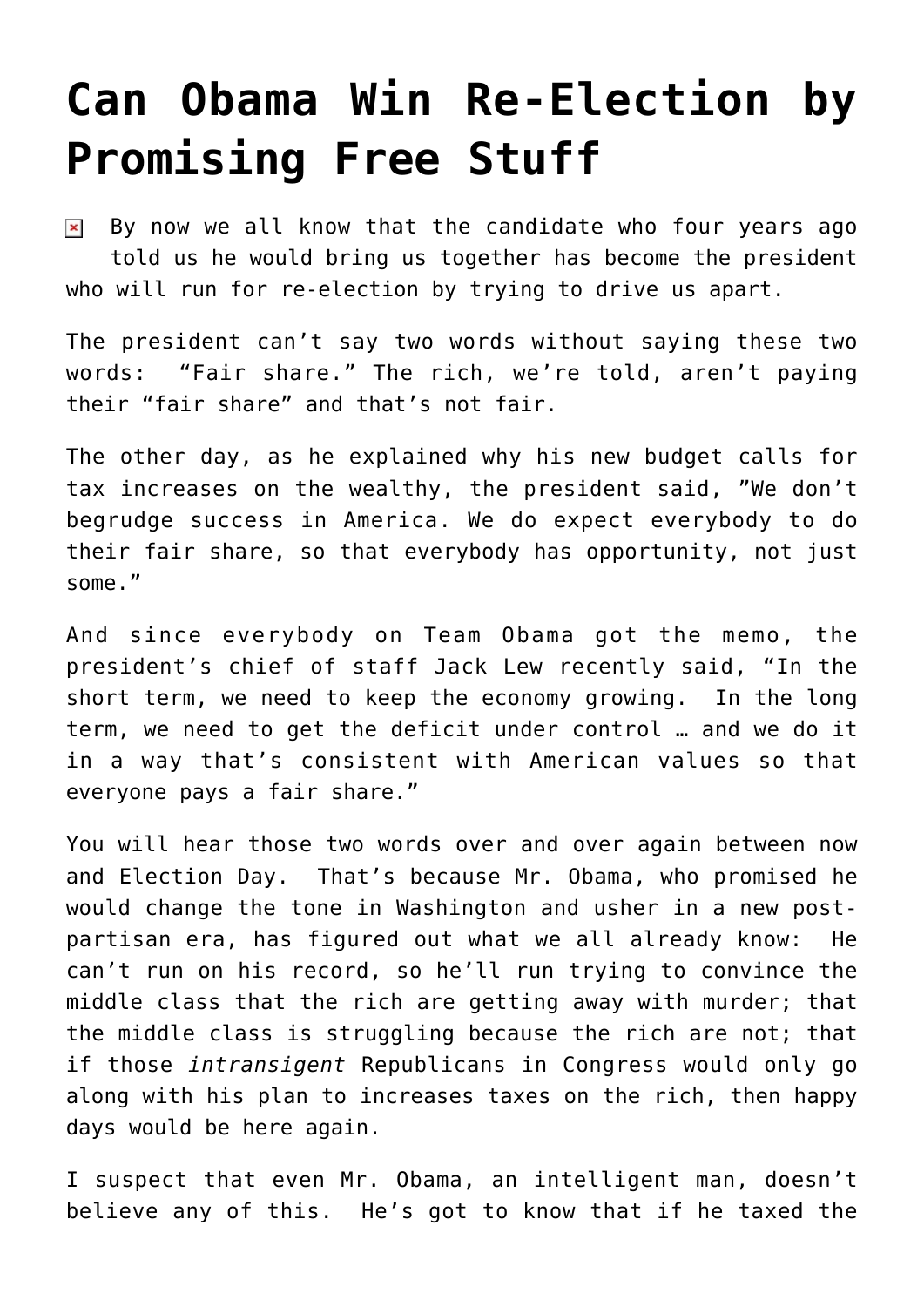rich at 100 percent of their income, it still wouldn't put a dent in the national debt. Besides, if you increase taxes on the wealthy – the people who hire people who aren't rich – we might slip into another recession. But this isn't about economics. It's about politics. Mr. Obama has done the math. He knows that there are a lot more voters in the middle class than in the top one percent. Turn the 99 percent against the one percent and you can win re-election. Hope and change has become divide and conquer.

But since Mr. Obama is so concerned about fairness, let's ask him if it's fair that the top one percent of wage earners – the people he's always bashing – pay about 40 percent of all federal income taxes while the bottom 50 percent pay about 2.7 percent.

Mr. Obama says he is not waging class warfare against the wealthy in America. He is, of course. His campaign slogan might as well be: " Vote for Me … I'll Give You Free Stuff." This is enticing. Imagine if you pay no federal income taxes and one of the candidates says, "I'll take money from rich people and give it to you to pay your mortgage – even if you were irresponsible and bought a house you couldn't afford. Vote for me, I'll make sure you get unemployment benefits for almost two full years. And, oh yeah, vote for me and I'll make sure you get birth control pills — free of charge.

The most important, underreported story in America is the one about who we Americans are becoming. As Bill O'Reilly put it: President Obama is "calculating that the American voter has changed into a person who wants free stuff from the government and is willing to sacrifice some freedoms in order to get the free stuff. And you know what? The President might be right."

Unlike a lot of you who think Mr. Obama doesn't stand a chance, I have less faith in the American people than you. A lot less. I'm with H. L. Mencken who supposedly said, "You'll